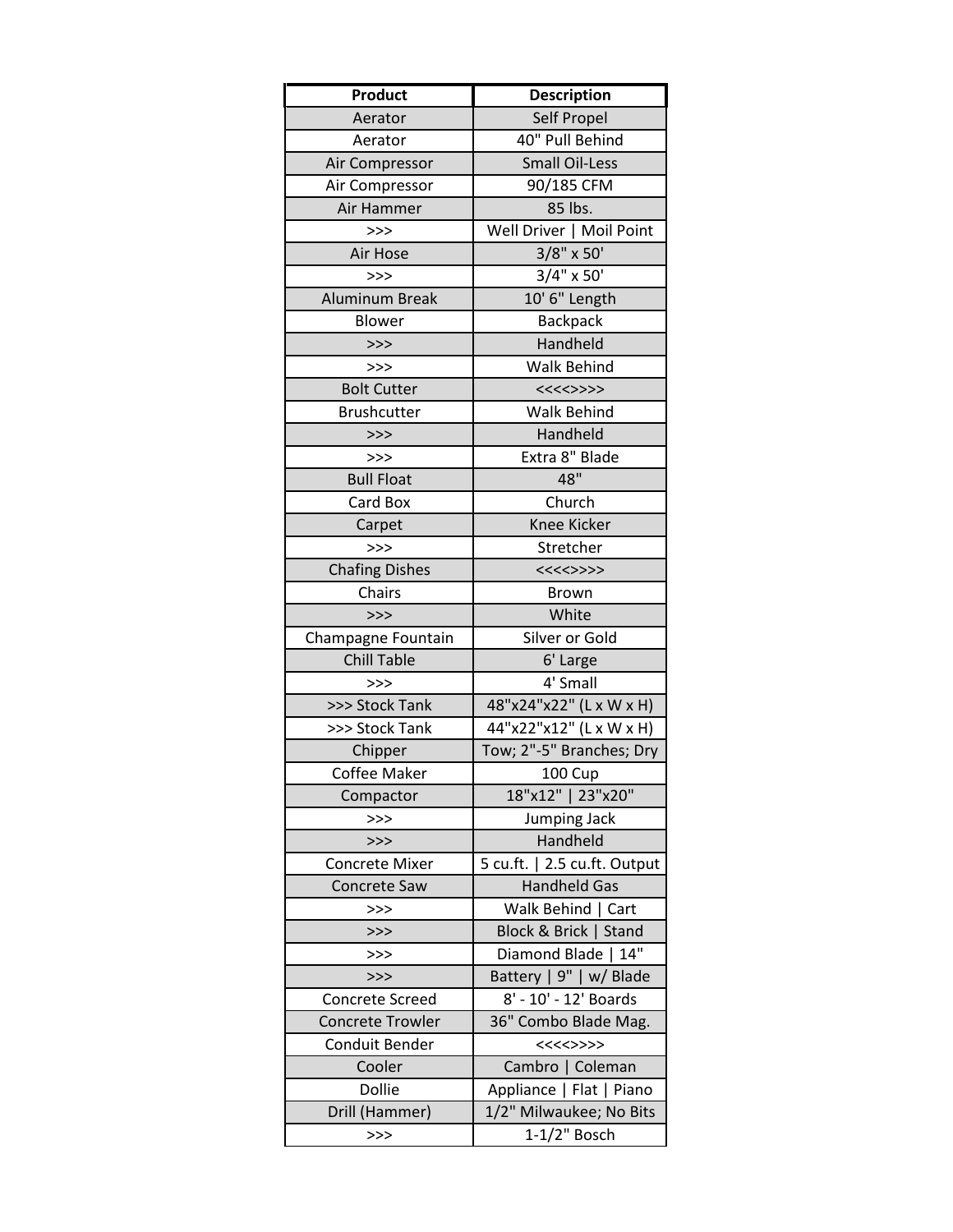| Product               | <b>Description</b>         |
|-----------------------|----------------------------|
| Drill Bit (Bosch)     | $3/8" - 5/8"$              |
| >>                    | $3/4" - 1"$                |
| >>                    | $1 - 1/8" - 1 - 1/2"$      |
| Drywall Lift          | 11' Height   150 lbs. cap. |
| Edger                 | Sidewalk & Lawn            |
| >>                    | Extra Blade                |
| Fan                   | 43" Barn Fan               |
| >>>                   | Turbo Fan; Drying          |
| <b>Floor Sander</b>   | $8^{\prime\prime}$<br>Drum |
| >>                    | Edger   7"                 |
| <b>Floor Scrubber</b> | 17"                        |
| <b>Floor Stripper</b> | Carpet & Linoleum ONLY     |
| >>                    | <b>Extra Blade</b>         |
| <b>Furniture Pads</b> | <b>Moving Blankets</b>     |
| Generator             | 3000 Watt Inverter         |
| <b>Hedge Trimmer</b>  | <<<<>>>                    |
| Jack                  | Bottle   20 Ton            |
| Jamb Saw              | <<<<>>>                    |
| Ladder                | Step   $6-8-10-12$ ft.     |
| >>                    | Extension   24-28-40 ft.   |
| Landscape Rake        | <<<<>>>                    |
| Lawn Roller           | 24"   48"                  |
| Lawn Vac              | Self Propel   Litter       |
| Linoleum Roller       | 90 lbs.                    |
| Lawn Magnet           | <<<<>>>                    |
| <b>Metal Detector</b> | <<<<>>>                    |
| Overseeder            | <b>Bluebird</b>            |
| Pallet Jack           | <<<<>>>                    |
| Parking Lot Striper   | No paint included          |
| <b>Point Driver</b>   | Manual                     |
| Point Puller          | 20 Ton Hydro               |
| Pole Saw              | STIHL   11' 6"             |
| Popcorn Machine       | Popcorn not included       |
| Post Hole Auger       | Single-Man   8"   32"      |
| >>                    | Two-Man   8-12-14   4 ft.  |
| >>>                   | Clam   Twist w/ Ext.       |
| Pressure Washer       | Mi-T-M   4,000 Max         |
| Pump   Water          | Pitcher   1-1/4"           |
| >>                    | 5/8" Submersible           |
| >>>                   | 2" Submersible             |
| >>                    | 2" Submersible Trash       |
| >>>                   | 2" Semi-Trash              |
| Pump   Hose           | 2" Suction                 |
| >>                    | 2" Discharge               |
| Nesko Roaster         | <<<<>>>                    |
| Roof Jacks            | Pair/set of two (2)        |